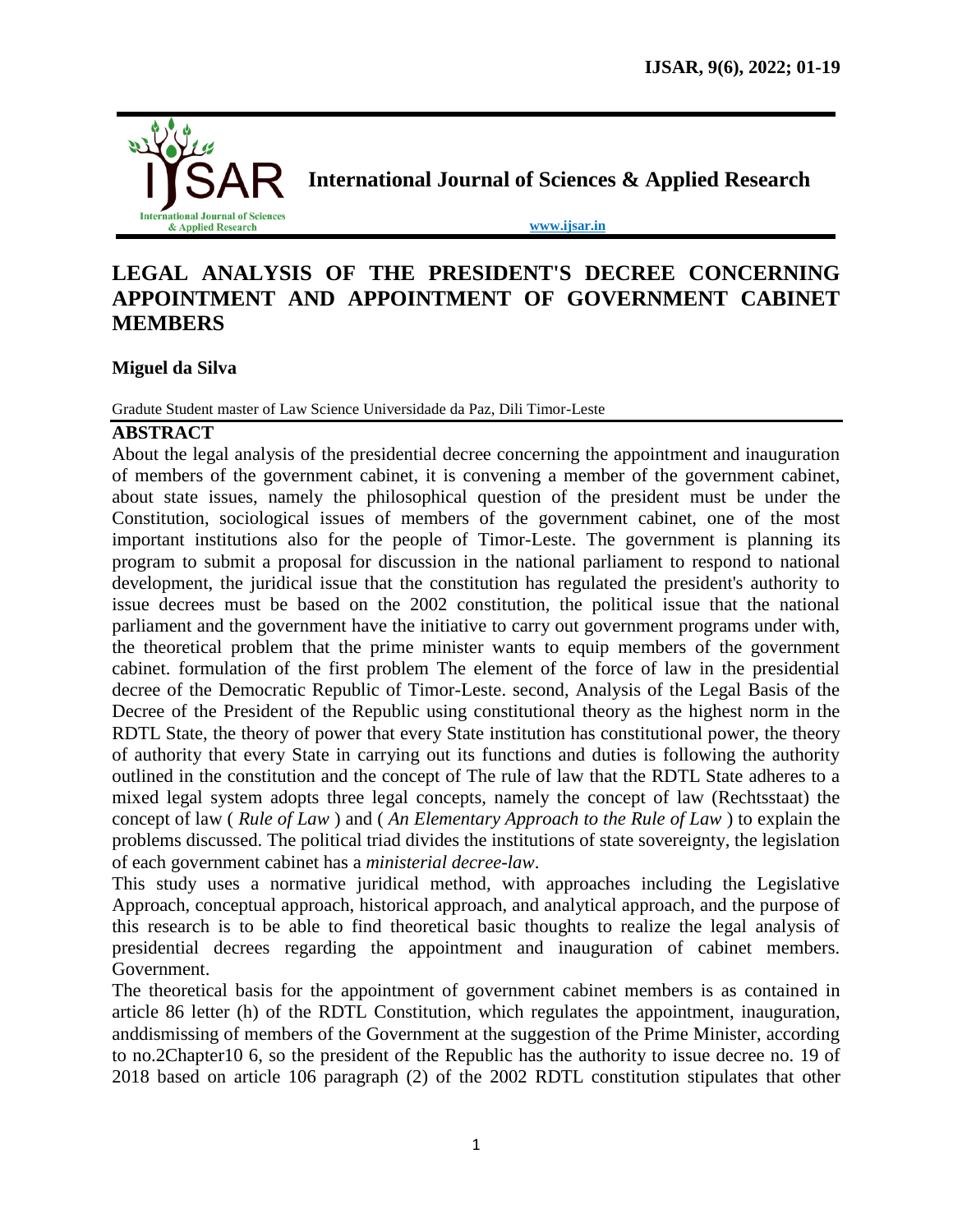members of the Government are appointed by the President of the Republic at the suggestion of the Prime Minister.

**Keywords:** Legal analysis of the presidential decree on the appointment and inauguration of government cabinet members

## **INTRODUCTION**

The 2002 RDTL State Constitution is the basis for legal norms for the formation of the norms under it and also as a way of life for the Maubere people, as stated in the preamble.

Related to the two forms above, firstly, the basis for the formation of legal norms means that every statutory regulation that will be formed or has been formed must be under the constitution, if it is not in conformity then the laws and regulations must be changed (alteration), secondly as a state view of life which means In carrying out the government of the State, both those who govern and those who are governed must comply with the 2002 RDTL constitution.

Concerning the government, some institutions are regulated in Article 67 of the 2002 Constitution, which states that the institutions of state sovereignty of the Democratic Republic of Timor-Leste consist of; executive power led by the Prime Minister, legislative power led by the President of the Parliament and judicial power led by the Supreme Court (*O Presidente da Tribunal do Recurso*), and determine the limits of the authority of these institutions in carrying out state power RDTL. are carried out according to the duties and functions of the institution.

As stated by Guido Goncalves Moniz in his 2016 Dissertation every high-level institution is led by a state official, each institution should carry out its duties and functions independently and coordinate horizontally between state institutions. The existence of these four (4) state institutions

is constitutionally regulated in Article 67, and the stipulation of principles in carrying out their duties and functions is regulated in Article 69 of the RDTL Constitution, which states that;

The institutions of state sovereignty with each other and in the implementation of their functions must comply with the principles of separation of powers and interdependence stipulated in the Constitution.

- **g)** Dissolving the Government and dismissing the Prime Minister if the program is rejected twice in a row by the National Parliament;
- **h)** To appoint, swear and dismiss members of the Government, on the recommendation of the Prime Minister, under paragraph 2, article 106;

In connection with the description of the contents of the article above, Article 86 section letter (h) confirms that Appointing, swearing-in, and removing from office Members of the Government, on the proposal of the Prime Minister, and Article 106 paragraph (2) of the RDTL Constitution confirms that, Members of the RDTL Constitution -Other members of the Government will be appointed by the President of the Republic upon the proposal of the Prime Minister.

In the process of appointment/inauguration of ministers by the President of the Republic, which relates to the authority as stipulated in the 2002 RDTL Constitution, the President of the Republic gives a decree on the Prime Minister's proposal to the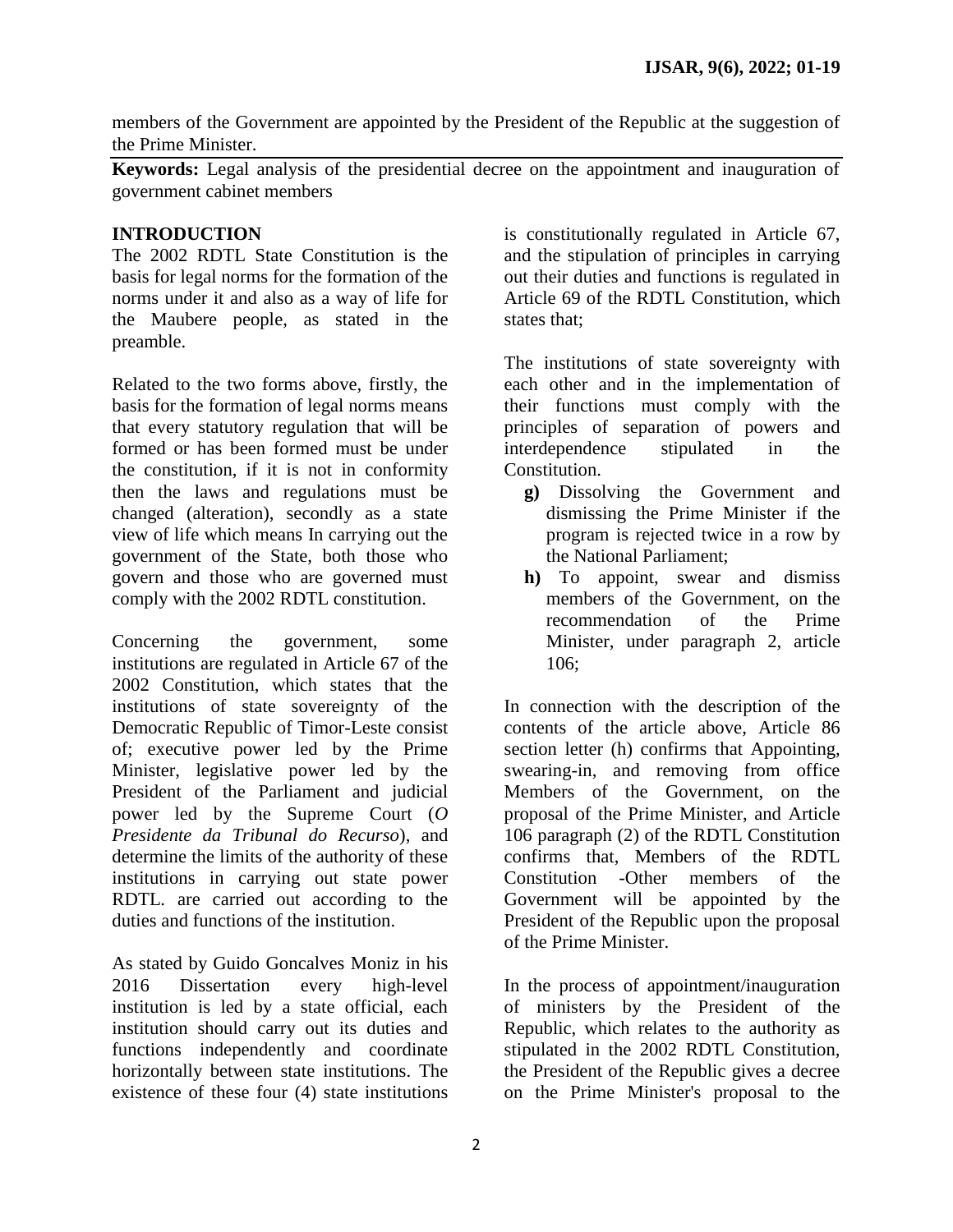Members of the Government through Presidential Decree of the Republic number 19 of 2018 article 1. Decree ( Decisions) The President about the normative inauguration of Ministers must fulfill several foundations to strengthen the decisions of the President of the Republic, namely, it must be based on sociological, theoretical, and juridical foundations and these considerations must not give rise to problems from juridical, sociological, theoretical and political aspects.

Based on the description of the background of the problem above, the writer can formulate research with the following title; **"**Legal Analysis of the Presidential Decree on the Appointment and Inauguration of Members of the Government Cabinet.

## **FORMULATION OF THE PROBLEM**

Based on the description of the background problems that have been stated above, the researchers formulate several research problems as follows:

- 1) What is the element of the force of law in the presidential decree of the Democratic Republic of Timor-Leste?
- 2) How to Analyze the Legal Basis of the Decree of the President of the Republic?

#### **RESEARCH PURPOSES**

Research Objectives this writing generally aims to fulfill obligations as a student of the Master of Law Program who will complete education to obtain a Master of Law degree, whereas if viewed from the formulation of the problems that have been put forward, the objectives of this research are:

1) To find out the element of a force of law in the presidential decree of the Democratic Republic of Timor-Leste.

2) To find out more about the Legal Basis of the Decree of the President of the Republic.

## **RESEARCH METHODS**

#### **Understanding Research Methods**

Research that produces a scientific answer requires a research method. With the research method, a researcher or legal writer will know the quality of his research results. According to Peter Mahmud, "Legal research is a process to find the rule of law, legal principles, and legal doctrines to answer the legal issues faced".

In the author's opinion, the research method is a path or method that the author goes through to solve the problems at hand, so that these problems can be solved correctly, precisely, and of high quality.

## **TYPES OF RESEARCH**

The type of research in this legal research is normative or doctrinal legal research. Terry Hutchinson as quoted by Peter Mahmud Marzuki defines doctrinal legal research as follows: *"doctrinal research-research which provides a systematic exposition of the rules governing a particular legal category analyzes the relationship between rules, explains areas of difficulty and, perhaps, predicts future development. "*.

Normative legal research, which is another name for doctrinal legal research, is also known as library research or document study because this research is carried out or shown only on written regulations or other legal materials.

In essence, research is carried out by examining library materials or secondary data consisting of primary legal materials, secondary legal materials, and tertiary legal materials.

Normative or *doctrinal legal research*  consists of;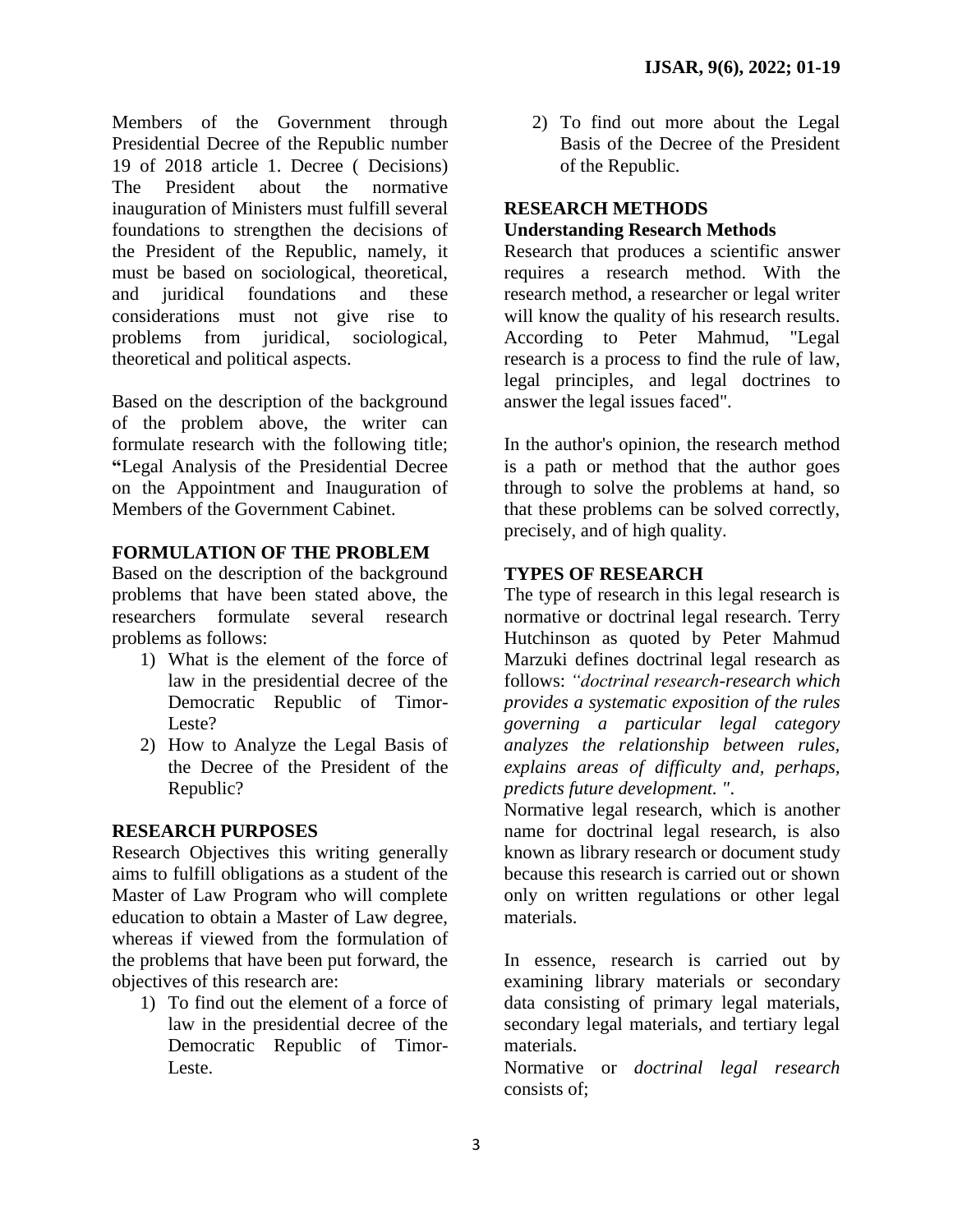- a. Research in the form of an inventory of positive law.
- b. Research in the form of business principles and philosophical foundations (dogmas or doctrines) of positive law, and
- c. Research in the form of an effort to find law *in concreto*that is appropriate to be applied to resolve a particular case law.

## **NATURE OF RESEARCH**

Nature of Research Legal science has a distinctive character, namely normative, practical and prescriptive. "As a prescriptive science, jurisprudence studies the purpose of the law, values of justice, the validity of the rule of law, legal concepts, and legal norms. As an applied science, legal science establishes standard procedures, provisions, and signs in carrying out legal activities.

#### **APPROACH TYPE**

Legal research begins by searching for legal materials as the basis for making legal decisions (*legal decision making)* on concrete legal cases.

Several approaches in normative research are;

1. Legislative Approach (*Statute Approach* ) Normative research must of course use a statutory approach because what will be studied are various legal rules that are the focus as well as the central theme of research. This is useful for enriching appropriate legal considerations in dealing with the legal problems encountered, the approach of the 2002 RDTL Constitution with the RDTL state presidential decree number 19 of 2018 article 1 concerning the appointment and inauguration of government cabinet members.

2. Analytical approach (*analytical approach*)

Analysis of legal materials is to know the meanings contained by the terms used in the laws and regulations conceptually, as well as to know their application in legal practices and decisions.

#### **SOURCE LEGAL MATERIAL**

Sources of legal materials can be divided into 3, namely primary legal materials, secondary legal materials, and tertiary legal materials. In this study, the authors use legal sources, namely:

**a.** Primary Legal Material

The primary legal materials used consist of statutory regulations, official records, minutes of making legislation, and judges' decisions. In this study, the primary legal materials used are the 2002 RDTL Constitution.

**b.** Secondary Legal Material

The main secondary legal materials are textbooks because textbooks contain the basic principles of legal science and classical views of scholars who have high qualifications.

**c.** Tertiary Law Material

Tertiary legal materials are materials that provide instructions or explanations for primary and secondary legal materials. In this study, the tertiary legal materials used include:

(1)Indonesia Dictionary

(2)Legal Dictionary

(3)Internet sites related to Legal analysis of presidential decrees on the appointment and inauguration of members of government cabinets.

#### **Legal Materials Collection Techniques**

Material collection techniques are intended to obtain legal materials in research. The technique of collecting legal materials that support and relate to the presentation of this research is document study (library study). Document study is a tool for collecting legal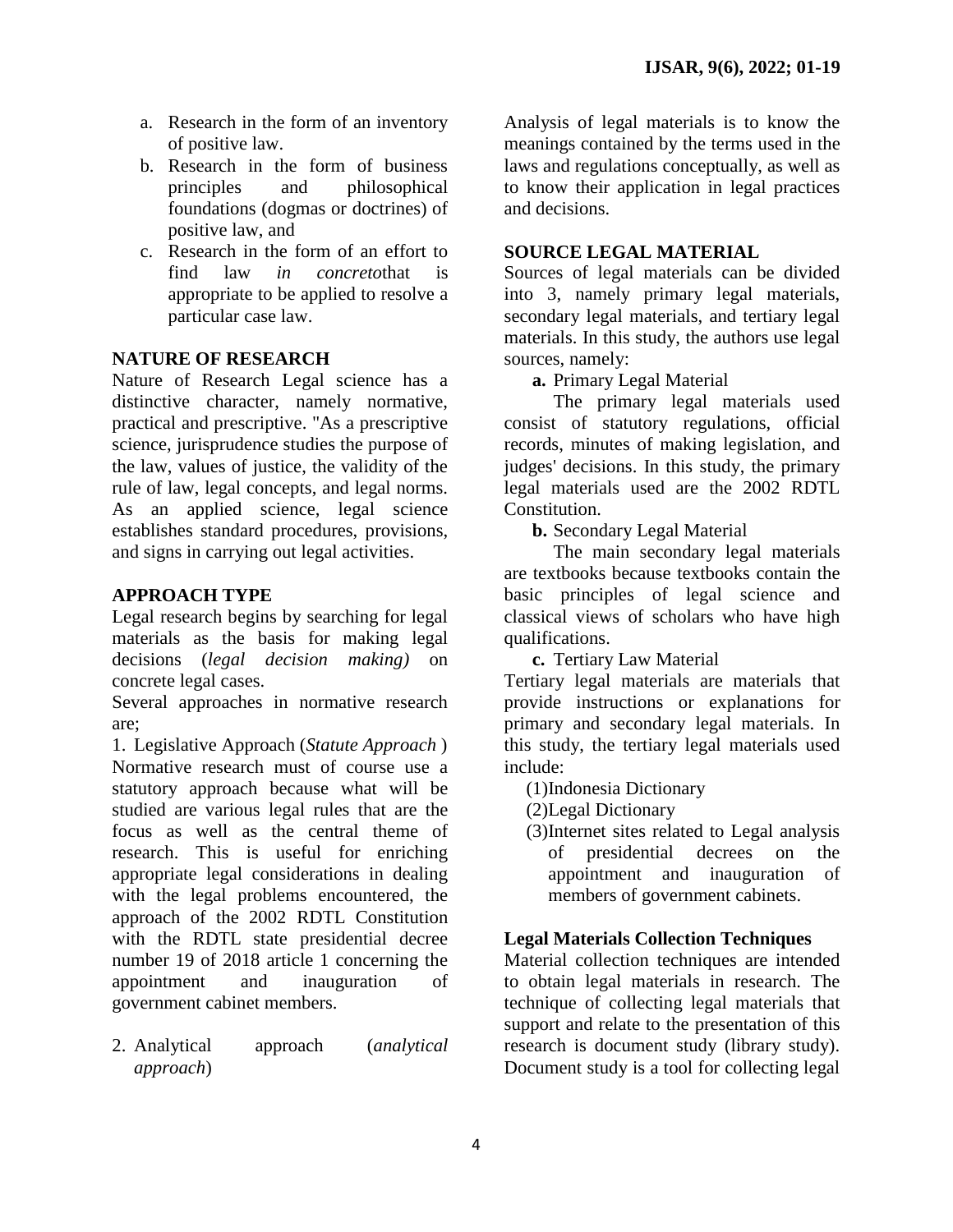materials through written legal materials using content analysis.

#### **THEORETICAL FOUNDATION Constitutional Theory**

The theory used in this thesis is Constitutional Theory, Theory of the rule of law, Theory of trias politics or power, Theory of authority, Theory of government, Theory of legislation, and Theory of government policy. Regarding the definition of the constitution, Hans Kelsen in his *General Theory of Law and State* says that:

> *The constitution in the formal sense is a certain solemn document, a set of legal norms that may be changed only under the observation of special prescriptions, the purpose of which is to render the change of these norms more difficult. The constitution in the material sense consists of those rules which regulate the creation of the general legal norms, in particular the creation of statutes.*

The quote above explains that the constitution is a written basic law that contains the basis and outline of the law in the administration of the state, the place or main reference source for the process of formulating and stipulating other laws and regulations, in this case including the law regarding treaty agreements and agreements. international.

*Constitutions* according to Ivo D. Duchacek in JimlyAsshiddiqie are:

> " *identify the sources purposes, uses, and restraints of public power*. Therefore, the limitation of power is generally a general feature of constitutional material.

As a state text, the constitution contains legal sources both written and unwritten, state objectives, uses of authority, and limitations on power.

The constitution is the highest law that gets legitimacy from the people so that the formation and changes to laws and regulations carried out by the government, must be in the interests of the people.

## **Power Theory**

The relevance of the theory of power with legal analysis of the presidential decree on the appointment and inauguration of government cabinet members, there are subrelated, among others; The terms and concepts of power, the function of power, and types of power are further described as follows;

## **1) Terminology Concept of Power**

The term power in English is called *power, Macht* (in Dutch), and *pouvoir*or *puissance*  (in French). In *Black's LawDictionary*, the term power (power*)* means: *"The right, ability, authority, orfaculty of doing something...A power is an ability on the part of a person toproduce a change in a given legal relation by doing or not doing a given action".*

In the dictionary, the word power is given the meaning of "power" (to administer, rule, and so on), ability, ability, or strength. The word power itself is given the meaning; *first*, ability or ability (to do something), strength (other than body or object); *second*, authority over something or determine (order, represent, administer, and so on) something; *third*, people who are given the authority to administer (represent and so on), *fourth*, capable, capable, strong; *fifth*, the influence (prestige, magic and so on) that a person has because of his position.

According to the author's opinion, power is the authority to do something because of the ability it has. Power is conceptualized as the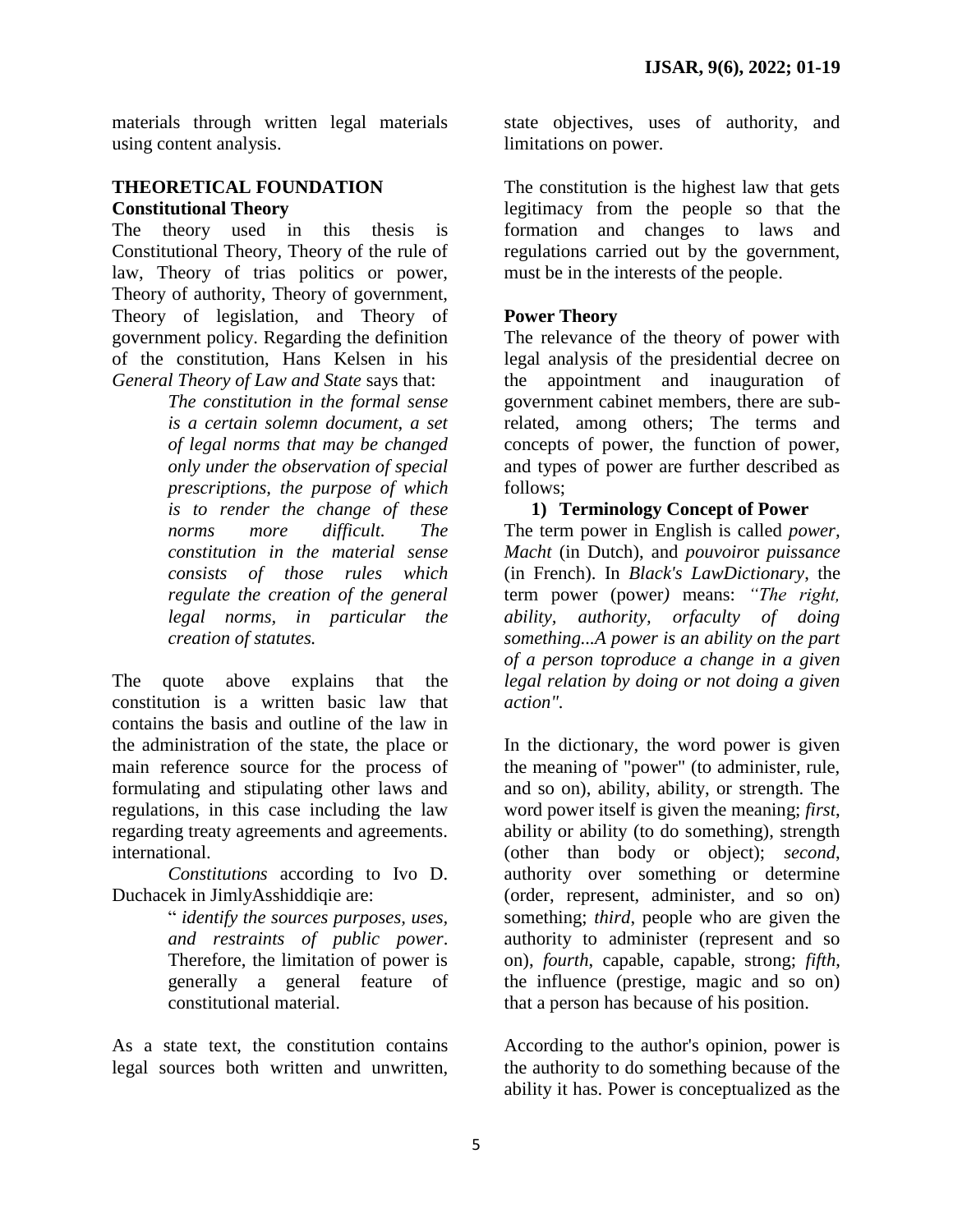legal capacity, capacity, or authority to act, particularly in the process of delegating authority. Power in this understanding refers to the authority or right that some people have to get others to do everything they consider to be the authority.

## **2) Form of Power**

The form and system of power always adapt to society with its customs and behavior patterns; This power is deemed necessary in society based on the fear of disintegration in society, which form of integration is maintained by a social order which is considered only able to be carried out by the ruler.

## **3) Power Type**

Political powers or state powers (*staatsrechtelijkemacht, political powers*) are caused by the horizontal (horizontal) splitting of sovereignty (*Sovereign power*) which is called "Separation of powers" or "separation of powers" (*Separation of Powers*). and below (*vertical*) which is called "the distribution of power" or "the distribution of power" (*Distribution of Power*).

The importance of the type of power with a legal analysis of the presidential decree on the appointment and inauguration of members of the government cabinet, in the administration of the RDTL State government there are 4 institutionsCountries regulated in Article 67 of the 2002 RDTL Constitution: First, Legislative power lies with the national parliament, this institution has a functionregulated in Article 92 of the 2002 RDTL Constitution. Second, executive powerlies with the Government as regulated in Article 103 and Article 104 of K-RDTLIn 2002, the Government had the power to administer the governmentwhich lies with the prime minister and his ministers. Meanwhile, the Presidentis part of the

executive agency but not an organizerof government in general, is only a symbol of the head of state that is regulatedin Article 74 of the 2002 K-RDTL.Third; Judicial power rests with the courts as regulated in Article 118 of the 2002 K-RDTL.

Thus from what has been described, the RDTL State has 4 State institutions, the Legislative (National Parliament), Executive (President and Government), and Judiciary (Courts) institutions, which are equal in the RDTL constitutional structure in administering government. The state has different types of power as described previously. . Furthermore, to find out the type of power possessed by the RDTL legislature.

The Democratic Republic of Timor-Leste, is a democratic constitutional state, has 4 (four) state sovereign institutions, which according to Article 67 of the 2002 RDTL Constitution that, the state's sovereign institutions consist of: the President of the Republic, the National Parliament, the Government, and Court.

According to John Locke, the functions of state power include:

- 1) Legislative Functions;
- 2) Executive Functions;
- 3) Federative Functions.

About the triaspolitica theory, the Democratic Republic of Timor-Leste is a democratic legal state and has 4 (four) state sovereignty institutions, which according to the provisions of article 67 of the 2002 RDTL Constitution that state sovereign institutions consist of: the President of the Republic, the Parliament National, Government, and Courts. The institutions of state sovereignty in carrying out their functions must follow the principle of separation of powers, according to Article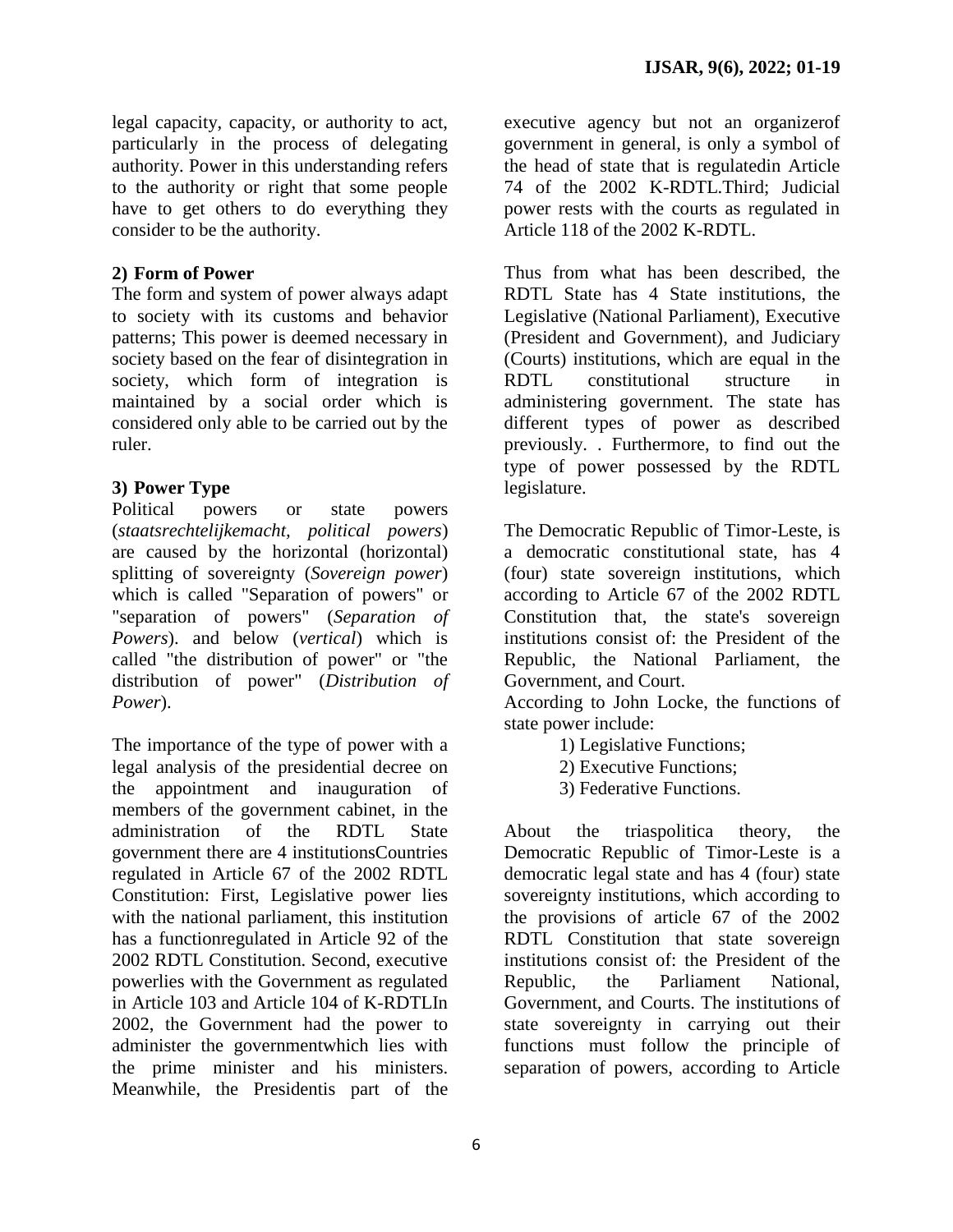69 of the 2002 RDTL Constitution which is stipulated in the 2002 RDTL Constitution.

Starting from the state sovereignty institution in the RDTL Constitution above, it is associated with the political triad theory, which was put forward by Montesquieu, in his book " *L Esprit des Lois"* (1748), which follows the way of thinking of John Locke, dividing power into three branches., namely  $(i)$  the legislative power as the legislator,  $(ii)$ the executive who implements the law, and (iii) the judicial to judge. This Montesquieu classification is known as the distribution of modern state power in three functions, namely: the legislative (*the legislative function*), the executive (*the executive or administrative function*), and the judicial (the *judicial function)*.

Based on some of the theoretical opinions above, in the author's opinion, the three institutions have a degree that is balanced with one another. The doctrine of the separation of powers emphasizes the division of government functions. The division of functions implies that each function is not only left to a certain state institution. Many state institutions are entrusted with more than one function. In other words, each function is carried out by many state apparatuses.

#### **2.1. Authority theory**

Based on the background problems above, the writerneeds Decomposition and analysis in the theory of authority, this section includes,

- 1. The essence of authority
- 2. Type of authority
- 3. Authority of the RDTL president in declaring a state of emergency
- 4. Nature of authority

1. The essence of authority

Substantial authority in the first sense is the right and power to act. In the second sense, power includes decisions, orders, and delegation of responsibilities to others.

## **2.2.Nature of authority**

The urgency of the nature of authority with the idea of a presidential decree inauguration of the 2002 RDTL Constitutional government cabinet. Reflecting on the nature of the authority possessed by the RDTL State institutions (explained in chapter I) results in unconstitutional conflict norms that are not resolved, meaning the emergence of arbitrariness carried out by state officials regarding the formation of decisions that are contrary to the 2002 RDTL Constitution, therefore the appointment of members of the cabinet of the Constitutional government to overcome arbitrary acts of state institutions, in the sense of examining all decisions in the form of the formation of legislation in the form of the National Parliament and the Government, and guarantees constitutional rights for citizens for the actions of state administrators.

About the nature of the authority of the RDTL State institutions through the formation of a presidential decree regarding the inauguration of members of the constitutional government cabinet, it is necessary to understand the nature of government authority as Indroharto revealed the nature of government authority; which are bound, facultative, and free, especially with the authority to make and issue decisions (*besluiten*) and stipulations (*beschikkingan*) by government organs, so it is known that there are decisions that are bound and free:

First, on the authority that is bound, which occurs when the basic rules determine when and under what circumstances that authority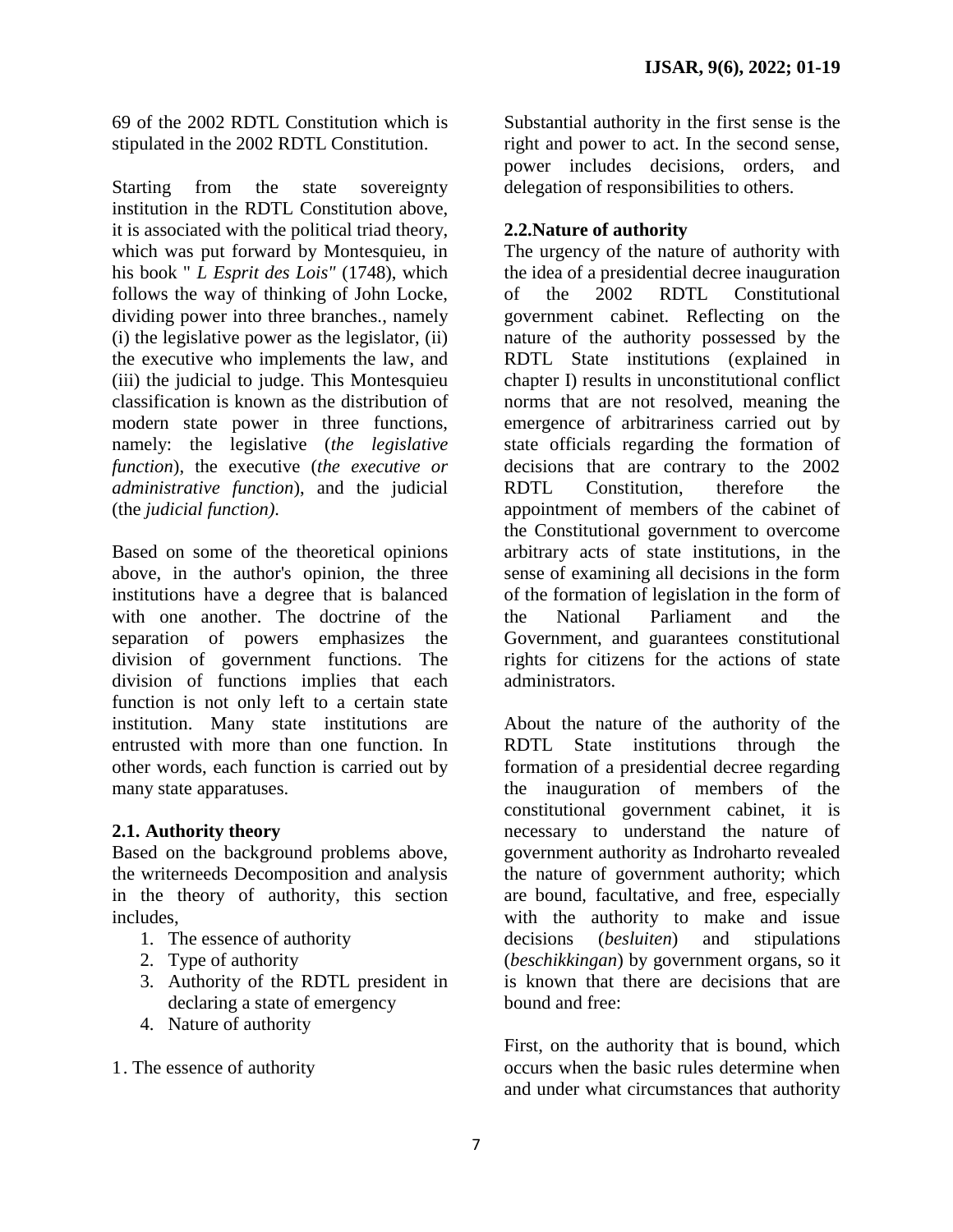can be used or the basic rules more or less determine the content and decisions that must be taken.

Second, facultative authority occurs if the relevant state administrative agency or official is not obliged to exercise his authority or more or less there is still a choice, even though that choice can only be made in certain cases or circumstances as stipulated in the basic regulations.

Third, free authority, namely: occurs when the basic regulations give freedom to the state administrative agency or official to determine for himself the content of the decision to be issued or the basic regulation provides the scope of freedom to the state administrative official concerned. In the author's opinion, there are three characteristics of authority, including binding, facultative and free authority used by government organs to administer the government.

Based on the three powers, independent authority related to state administration by RDTL State institutions is often misused even though the legality principle (explained in the next sub) which is emphasized in Article 2 paragraph (2) of the 2002 RDTL Constitution, means that every action taken by state administrators must be following applicable law.

#### **Rule of Law concept**

The Democratic Republic of Timor-Leste is a state based on the law (*Rechtsstaats*), not a state based on mere power (*Machtsstaat*).Based on the above theory, in the author's opinion, all regulations are sourced from the constitution, the constitution also recognizes written law and unwritten law which reads in article 2 paragraph (4). It includes the understanding of the recognition of the principle of the rule

of law and the constitution, the adoption of the principle of separation and limitation of powers according to the constitutional system regulated in the 2002 RDTL Constitution, and the guarantees of human rights in the Constitution, the principle of an independent and impartial judiciary. impartiality that guarantees equality of every citizen under the law in Article 16 paragraph (1) of the 2002 RDTL Constitution, and guarantees justice for everyone, including against abuse of authority by those in power. In other words, what leads in the administration of the state is the law itself by the principle of *the Rule of Law, and not of Man,* which is in line with the notion *of democracy.*

To the legal analysis of the Presidential Decree concerning the inauguration and appointment of members of the government cabinet, firstly in the administration of the state, the law becomes a command in the case that in the implementation it must reflect on the law, secondly, that the power of state institutions must be based on law but only power, because in Article 2 paragraph 2 of the 2002 RDTL Constitution confirms that the State is subject to the Constitution and other laws.

To realize the sovereignty of the people and the law, the concept of the rule of law must be implemented. According to AVDiecy, the rule of law requires the government to have power under the law *(the rule of law),* there are three main elements in it, namely:

- 1) *supremacy of law*,
- 2) *Equality before the law* and
- 3) *Constitutional Based on Individual Rights.*

In line with AVDiecy, the concept of the rule of law according to Friedrich Julius Stahl has the following characteristics: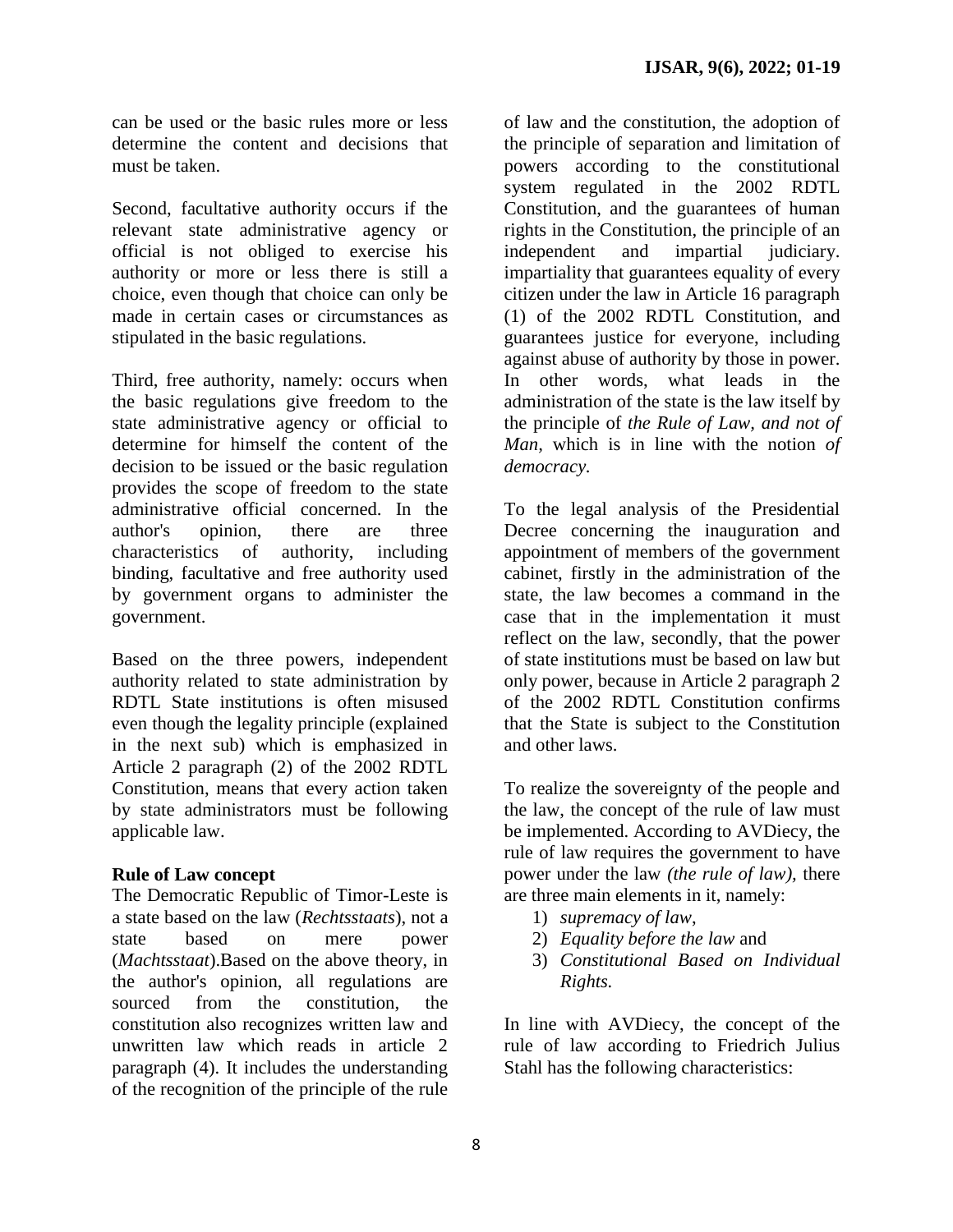- a) There is the protection of human rights
- b) Separation or division of powers to guarantee human rights
- c) Government based on rules
- d) State administrative court in dispute.

Based on the above theory, in the author's opinion, the protection of human rights must be protected, because it is constitutionally affirmed in article 29 paragraph (1) of the right to life and also regarding the separation of powers based on article 69 which reads about the division of power.

#### **Government System Theory**

In connection with the background problem above, the author uses the theory of government systems to justify the problem. The explanation and analysis in this section include Presidential Government System, system, parliamentary government, and mixed government system.

#### **Presidential Government System**

Whereas in a parliamentary system of government, the position of the cabinet is highly dependent on parliamentary support, in a presidential system of government the position of the President is not influenced by the support of parliament or representative bodies. In this system, the executive election is carried out by the people either directly or through the *electoral college*.

#### **Parliamentary Government System**

According to Alan R. Ball quoted by Sri Soemantri, the characteristics of a parliamentary government system are as follows:

*a) There is a nominal head of state whose functions are chiefly formal and ceremonial and whose political influence is small. This head of state may be a monarch, as in the United Kingdom, Japan, or Australia, or a* 

*president this in West Germany, India, or Italy.*

- *b) The political executive, the prime minister, the chancellor, etc, together with the cabinet, is part of the legislature and can be removed by the legislature if the legislature withdraws its support.*
- *c) The legislature is elected in varying periods by the electorate, the election date being chosen by the formal head of state on the advice of the prime minister or chancellor.*

From the opinion above, it can be seen that in a parliamentary system of government, the head of state (king, president, or other names) only has formal and ceremonial power so the political influence is very small. In this system, the real executive is held by the prime minister and the ministers (cabinet) formed by the legislature.

#### **Mixed Government System**

In addition to the two types of government systems above, there are models of government systems that have both parliamentary and presidential systems of government. Sri Soemantri gave the term mixed or combined government system for the government system,

According to BagirManan about the mixed system of government, "the similarities are only in the mixed form, while the substance is completely different".

"(i) The forms of mixed systems vary from country to country; (ii) Mixed forms can show presidential (presidential) or more prominent parliamentary characteristics".

#### **Legislation Theory**

Legislation to the state lies in guaranteeing the rights of citizens in the goals of the state so that efforts to achieve state goals carried out by the government do not create,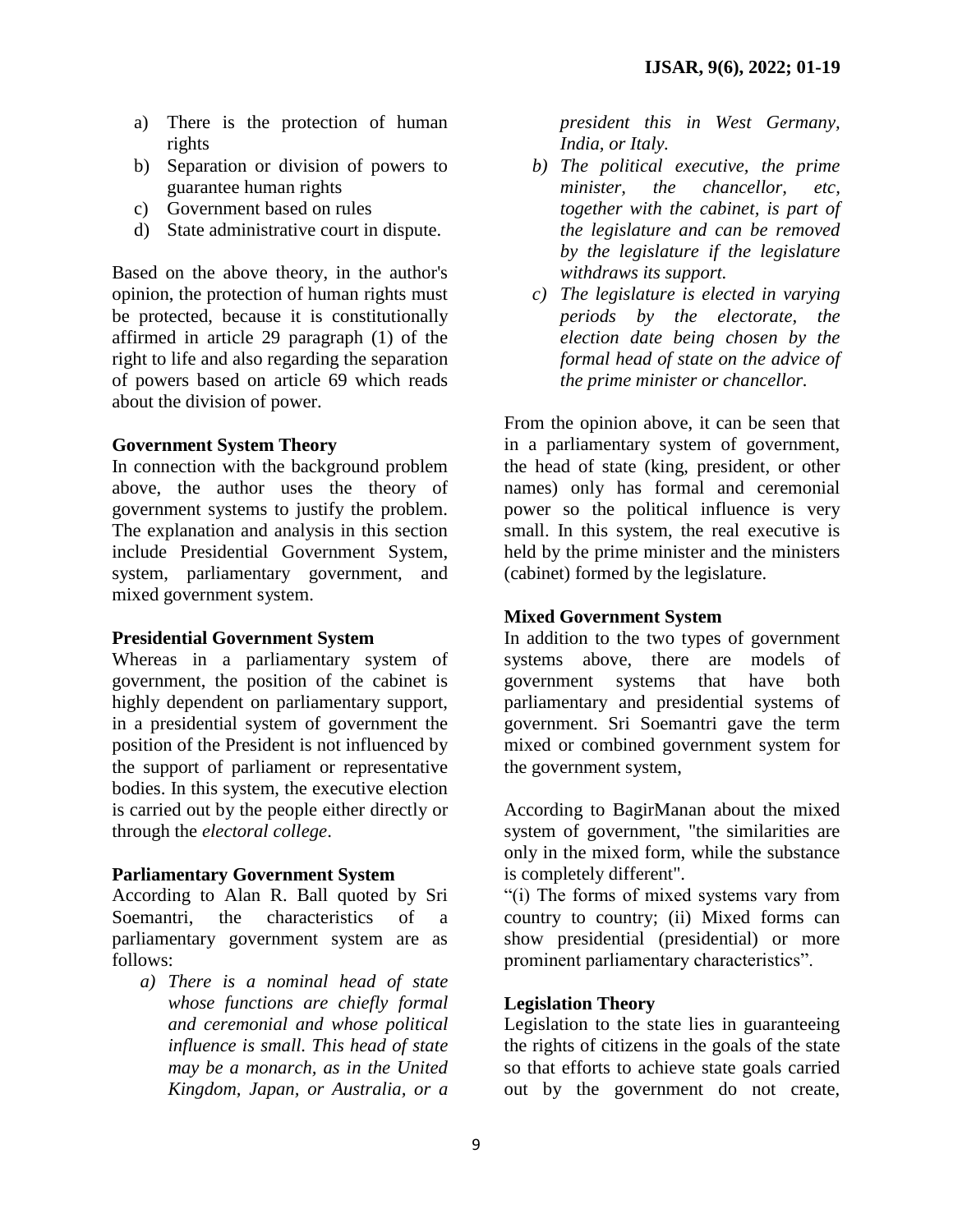override or violate the rights of citizens, the enforcement and protection of these rights must be guaranteed, regulated and stated in the legislation.

## **Definition of Legislation**

Before knowing the meaning of legislation, it is necessary to first understand the meaning of the law. The existence of unwritten law in the Timor-Leste constitution is recognized in Article 2 paragraph (4) of the 2002 RDTL Constitution which states that "The state recognizes and respects Timor-Leste norms and customs which do not conflict with the Constitution and any other laws, particularly about customary law."

## **Government policy theory**

Policy or *policy* is related to planning, decision making and formulation, implementation of decisions, and evaluation of the impact of implementing these decisions on many people who are the target of the policy (target group). The policy is a tool or instrument to regulate the population from top to bottom.

#### **ELEMENTS OF LEGAL POWER IN DECISIONS OF THE PRESIDENT OF THE REPUBLIC OF**

#### **Elements of Legal Justice in the Decree of the President of the Republic.**

The emphasis on considerations or proportions in Aristotle's theory of justice can be seen from what he does that the equality of rights must be the same among the same people. It is true that on the one hand, it is true to say that justice also means equal rights, but on the other hand, it must also be understood that justice also means unequal rights. So Aristotle's theory of justice is based on the principle of equality. In the modern version of the theory, it is formulated with the expression that justice is carried out when equal things are needed equally and unequal things are treated unequally.

Aristotle distinguishes justice into distributive justice and commutative justice. Distributive justice is justice that demands that everyone gets what is their due, so it is proportional. Here what is considered fair is if everyone gets what is their right proportionally. So distributive justice is concerned with the determination of rights and the fair distribution of rights in the relationship between the community and the state, in the sense of what the state should give to its citizens.

The rights granted can be in the form of undivided goods, namely mutual benefits such as protection, public facilities both administrative and physical, and various other rights, that citizens or citizens can enjoy without disturbing the rights of others in the process. the enjoyment. In addition, divided goods are rights or objects that can be determined and can be given to meet the individual needs of citizens and their families, as long as the state can provide what its citizens need fairly, or in other words. where there is distributive justice, then the situation will approach the so-called state where social justice is achieved for the community.

On the other hand, commutative justice is concerned with the issue of determining fair rights among equal human beings, both between physical and non-physical persons. In this connection, an association or other association as long as it is not in the sense of the relationship between the institution and its members, but the relationship between the union and the association or the relationship between the union and other physical human beings, the determination of fair rights in this relationship is included in the meaning of commutative justice.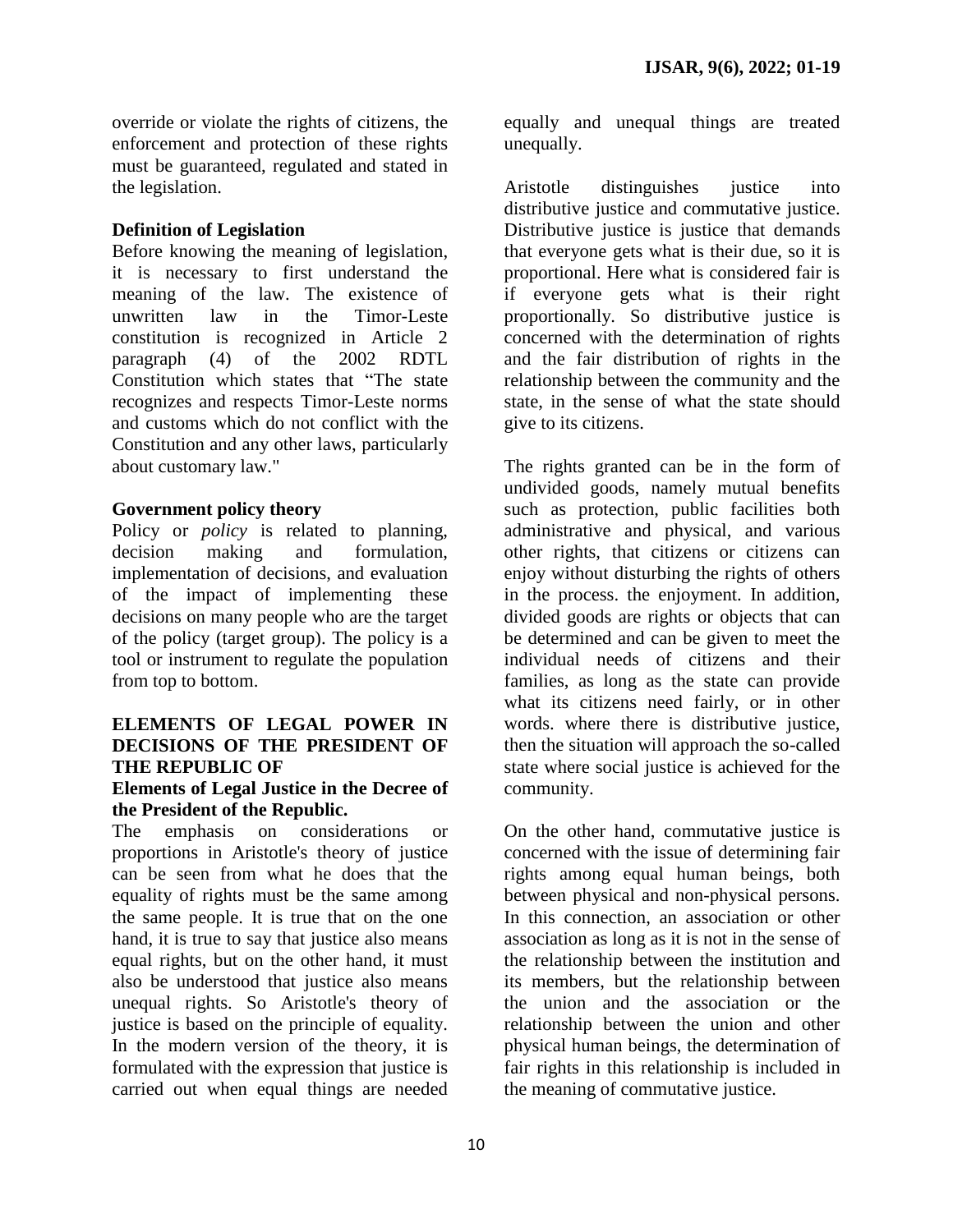The object of the rights of the other party in commutative justice is what belongs to someone from the beginning and must return to him in the process of commutative justice. The objects of these property rights vary from physical and moral interests, relationships, and qualities of various things, both familial and economic in nature, the result of physical and intellectual work, to things that were not previously owned or owned but later obtained through legal means. These all give obligations to other parties to respect them and provide sanctions in the form of compensation if these rights are reduced, damaged, or made not function properly.

In the concept of distributive justice, questions or problems arise about when these rights arise and how they are distributed, whether they should be equitable or should be proportional. In contrast to commutative justice which arises from the rights that originally existed in a person or which he obtained legally in the commutative justice process, basic distributive justice or the acquisition of these rights arises solely from a situation where a person is a member or citizen of a country. Those who are not citizens should benefit except in reciprocal relations, especially in international relations between modern countries, so that a foreigner can also enjoy the rights or other facilities of a country he visits.

In the author's opinion, the elements of legal justice in the presidential decisions of the republic, there are two kinds of justice, namely distributive justice and commutative justice, distributive justice is a presidential decision that only applies to some members of the constitutional government VIII Governo cabinet; commutative justice is the decision of the president of the republic regarding members of the government

cabinet must be applied in general, meaning that every prime minister submits a proposal to the president of the republic regarding the appointment and inauguration of members of the government cabinet must use the same and fair decision.

## **Presidential decision form**

A declaratory decision is a decision that does not change existing rights and obligations, but merely states these rights and obligations (*rechtsvavaststellendebeschikking*). A decision has a declaratory nature when the decision is intended to determine the binding of a legal relationship or the decision is intended to recognize an existing right, whereas when the decision creates or abolishes a legal relationship or the decision creates a new right that was not previously owned by a person whose name is listed in that decision, it is called a constitutive decision (*rechtscheppendbeschikking*).

## **Decisions in State administrative law**

This decision has already stated that the administrative law of the State is the law relating to the government or the administration of the State. State administrative law contains regulations made by legislators (*whatever*) and some are made by the State administration itself. In making laws and regulations, which are the contents of state administrative law, legislators and state administration can take historical materials from various legal systems that have existed at certain times and places, taking into account social factors that live and develop during society, and fill laws and regulations with positive values that become the *rechtsidee* of the community.

## **Decision-making conditions**

State administrative decision-making must pay attention to several requirements so that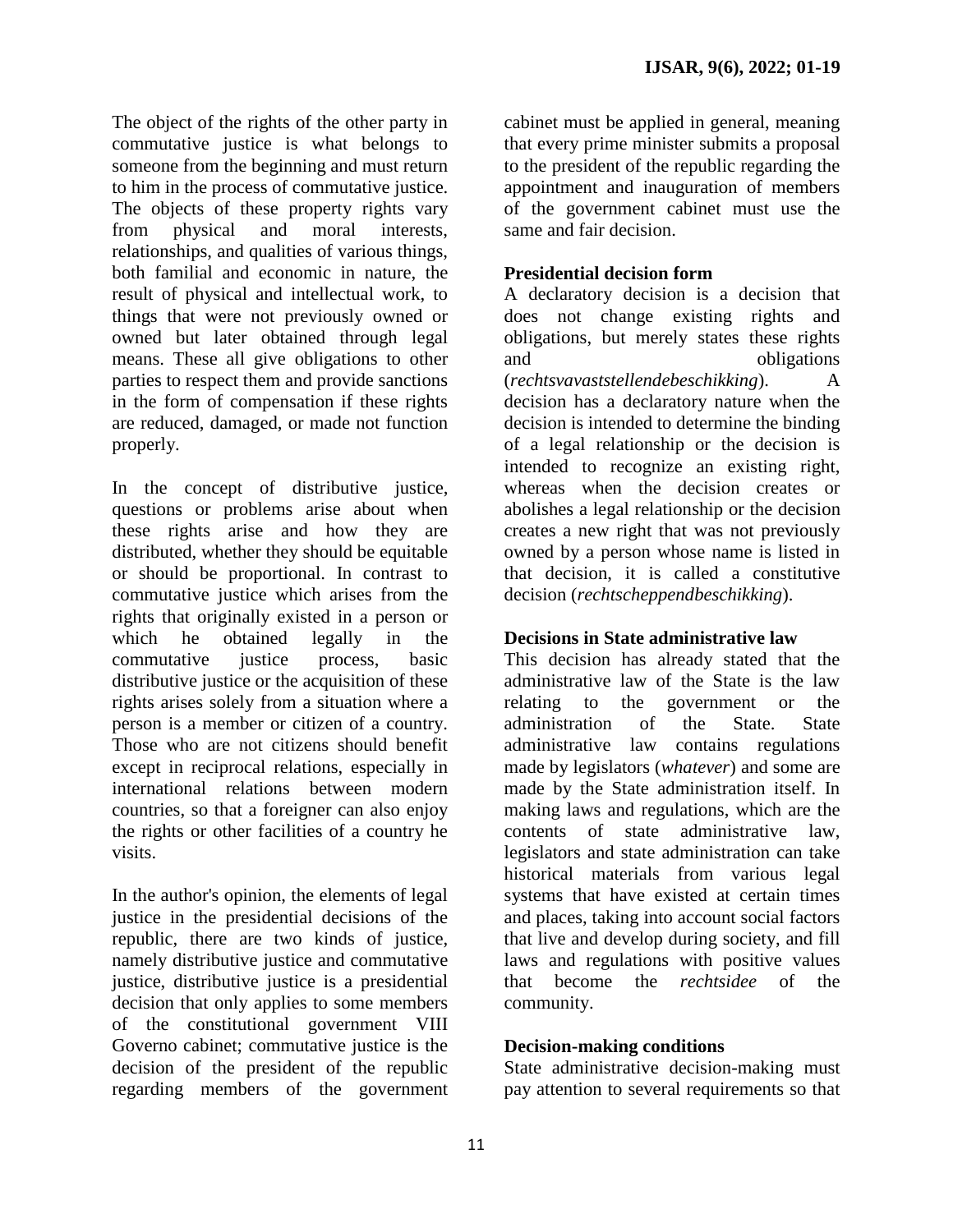the decision becomes legal ( *rechtsgelding*) and has the power of law (rechtskracht) to be implemented. The conditions that must be considered in making this decision include material requirements and formal requirements.

- a. Material requirements consist of:
- 1) Government organs that make decisions must be authorized;
- 2) Because the decision is a statement of will (*wilsverklaring*), the decision must not contain juridical deficiencies ( *greenjuridichegebreken in de wilsvorming*), such as fraud ( *bedrog*), coercion ( *dwang*) or bribery ( *omkoping*), misguidance ( *dwaling*);
- 3) The decision must be based on a certain situation (situation).
- 4) other regulations and the content and purpose of the decision must be by the content and objectives of the basic rules.
- b. Formal requirements consist of:
- 1) The conditions specified for the preparation of the decision and related to how the decision is made must be met;
- 2) The decision must be given the form that has been determined in the laws and regulations which are the basis for the issuance of the decision;
- 3) The conditions relating to the implementation of the decision must be met;
- 4) The period that must be determined between the occurrence of the things that caused the decision to be made and the announcement of the decision must be considered.

## **LEGAL BASIC ANALYSIS OF THE PRESIDENT'S DECREE OF THE REPUBLIC**

**Legal Basis of RDTL Presidential Decree.** The legal basis is based on the 2002 RDTL Constitution the president is elected by the

Government Cabinet members through the prime minister's proposal based on article 86 and article 106 paragraph (2) of RDTL Presidential Decree number 19 of 2018, This change in the meaning of the concept of justice goes hand in hand with the tendency to withdraw justice issues from the region. consideration of subjective values that are not guaranteed, and to establish them on the solid foundation of a certain social order. " justice " in this sense means legality; a general rule is "fair" if it is applied to all cases in which, according to its content, this rule must be applied. A general rule is "unfair" if it applies to one case and does not apply to another similar case. And this seems "unfair" without regard to the value of the rule of law itself. Justice in this sense corresponds to, and is required by, every positive law, be it the positive legal order. This justice is justice "based on the law" or "not based on the law," meaning that the act is by or not by a legal norm that is considered invalid by the subject who judges it because this norm is included in a positive legal order. In the author's opinion, the President of the Democratic Republic of Timor-Leste, the inauguration of the VIII (eighth) government cabinet members in 2018 was "unfair" if applied to the eighth government cabinet members, stating that 9 (nineg) people had cases, but no cases were recorded in court. , even though the case has been tarnished, the judiciary functions, to consider, the VII (seventh) government in 2017, the prime minister proposes the names of the cabinet members of the government of the President of the Democratic Republic of Timor-Leste be directly elected and appointed members of his cabinet with that, the presidential decree based on the constitution but not applied in all cases.

## **4.1.1. The powers of the president who affirm the 2002 RDTL Constitution**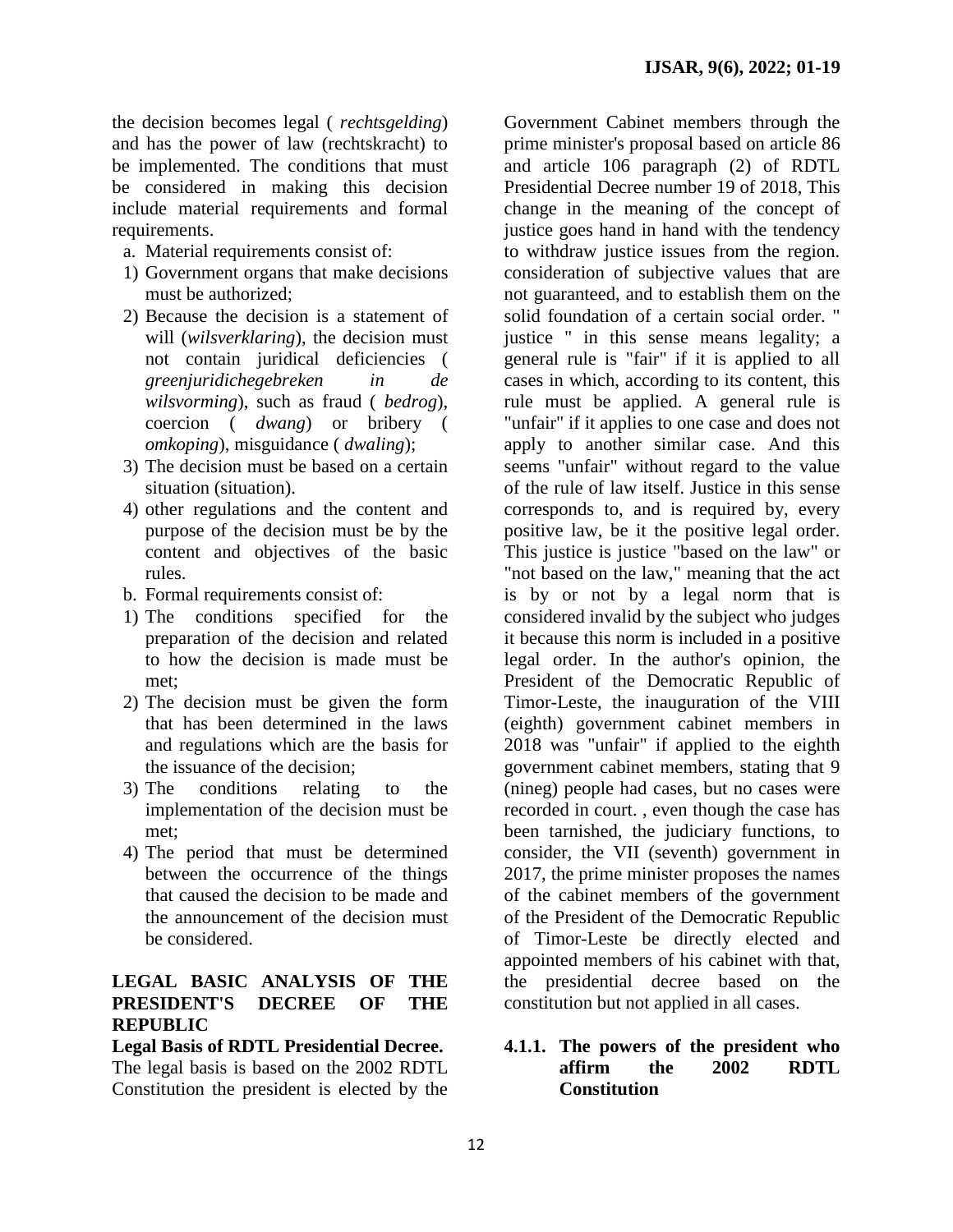The authority of the President of the Democratic Republic of Timor-Leste has been affirmed.Starting from the provisions of the 2002 RDTL State Constitution, Article 85, Article 86, and Article 87, which show that there are overlapping arrangements between state institutions regarding the authority of the President, stating that the state is in a state of emergency.emergency, standby, or state of war. This is very ironic if it is traced based on the position of the President as the Head of State, as it is regulated in Article 74 paragraph (1) and paragraph (2), the President as the head of state and the Supreme Commander of the Defense and Security forces and Article 85 letter (b) namely: "Exercise the authority which is the core of the functions as commander of the armed forces" and the provisions of Article 117 letter (d) Keep reporting to the President of the Republic on matters concerning the Government's policies at home and abroad; According to Carl Schmitt, the constitution is a joint decision or consensus about the nature and form of a political unit (*eineGesammtentscheidungüber Art und Form einerpoliticchenEinheit*), which was agreed upon by the nation.

This regulation of Article 85 letter (b) can be interpreted as directly giving absolute authority to the President to act as the Supreme Commander, which can be understood as the highest leadership position in the National Defense and Security Forces. However, this authority was hampered by the provision of Article 86 letter (h) "To appoint, inaugurate and dismiss members of the Government at the suggestion of the Prime Minister, based on no. 2 Article 106 "A regulation like this eliminates the composition of the President's authority as the supreme commander. Such arrangement creates vague norms and conflicting norms between Article 74 paragraph (1) and

paragraph (2) and Article 85 letter (b) with the provisions of Article 85 letter (g). Some literature found opinions about authority and authority. PrajudiAtmosudiro stated that authority is power over a certain group of people or a certain field of government (or field of affairs).

## **The power of the president to make decrees (decisions)**

The President's authority to make decrees, his authority comes from the 2002 RDTL Constitution, In connection with the description in Article 86 section letter (h) confirms that Appointing, swearing, and removing from office Members of the Government, on the proposal of the Prime Minister, and Article 106 paragraph (2) The Constitution of the RDTL stipulates that, other Members of the Government shall be appointed by the President of the Republic upon the proposal of the Prime Minister.

In the process of appointment/inauguration of ministers by the President of the Republic, which relates to the authority as stipulated in the 2002 RDTL Constitution, the President of the Republic gives a decree/decision on the Prime Minister's proposal to the Members of the Government through the Decree of the President of the Republic. Presidential decrees relating to the normative inauguration of Ministers must fulfill several foundations to strengthen the decisions of the President of the Republic, namely, they must be based on theoretical, sociological, and juridical foundations and these considerations must not give rise to problems from theoretical, juridical, sociological and political.

Based on article 86 above letter (h), the authority of the RDTL president emerges to stipulate that his decree comes from article 106 concerning the Appointment of "nomeasaun" paragraphs (1 and 2). In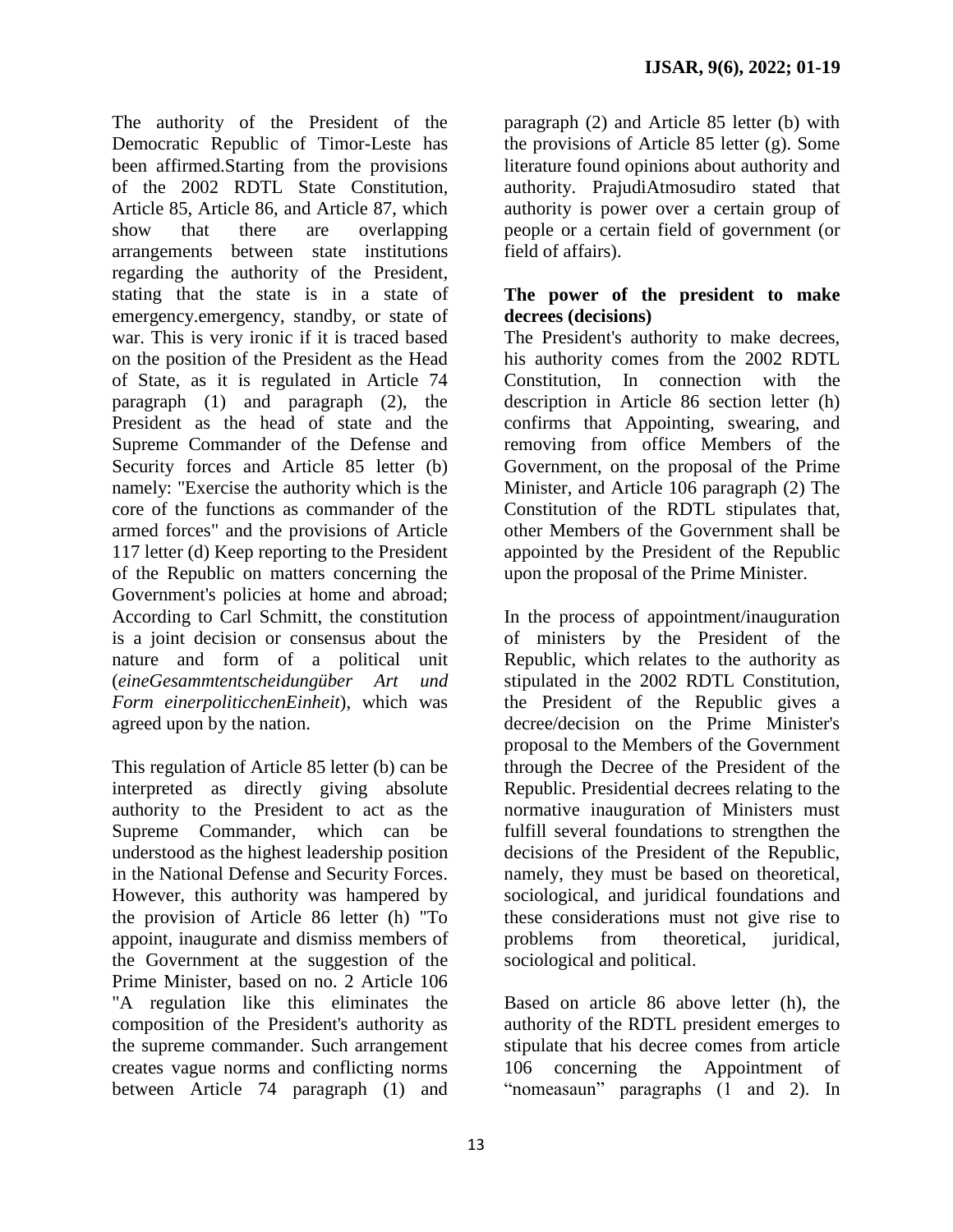connection with the contents of the paragraph described above, it is in the author's opinion that the RDTL state began from the promulgation of the RDTL constitution on May 20, 2002, from the first legislature (I) to the fourth legislature (IV). government cabinet members are elected through the prime minister's submission, never canceling the government cabinet members proposed by the prime minister, in 2017 the prime minister proposed a government cabinet member, the RDTL president was immediately elected and appointed but the prime minister proposed a government program in accordance with article 108 The 2002 RDTL Constitution regarding the government program "governoniaprograma" paragraphs (1 and 2), To discuss in the national parliament the program does not pass Article 109 of the 2002 RDTL constitution concerning Considerations of Government Programs " *apresiasaunbagovernoniaprograma*",

paragraph (3) then the government overturned article 100 of the 2002 RDTL constitution regarding the looting According to "Disolusaun" paragraphs (1 and 2), the president dissolves the 2018 national parliament to process the general election, the party winning the parliamentary majority alliance AMP has accumulated the three majority winning CNRT parties with 22 seats, KUNTHO with five (5) seats and PartiduLibetasaun Popular (PLP) ) with eight (8) seats, a total of 35 seats in the AMP parliamentary majority alliance, the winning party appointed the prime minister from the PLP party to lead the government, with that the prime minister nominate members of the government cabinet based on article 86 of the 2002 RDTL Constitution on Authority over Relations with Other Body letter (h) is still related to article 106 of the 2002 RDTL Constitution regarding the appointment of paragraph (2) regarding the contents of the article above, according to the author's opinion that members of the government cabinet proposed by the prime minister to the eighth legislature VIII the president of RDTL has authority over relations with other bodies, but the president who appoints members of the government cabinet nine people were dismissed on the grounds that there was a case but there was no clear justification from the judiciary.

Republican President Francisco GuterresLúOlo inaugurated the Constitutional Government (*VIII Governo*) led by Prime Minister TaurMatanRuak in a ceremony that took place on 22 June 2018 at the Lahane Presidential Palace Grand Building, in Dili.

The Prime Minister emphasized that the Government is confident "in the mobilization project and the orientation of its strategic vision, which is expressed in the quality, integrity and commitment of the structure of the Government currently taking office" and that "it intends to be the engine of change and transformation of this society ".

TaurMatanRuak also ensures that "development of human resources, creation of basic infrastructure, diversification, and expansion of the economic sector, as well as strengthening of good management practices, transparency and accountability" are areas that are considered fundamental to (VIII Governo) Constitutional Governance.

The President of the Republic in his speech guaranteed the "necessary institutional collaboration with the Government and with other sovereign bodies, in promoting the values and practices of good governance, contributing to the success of the national social and economic development process".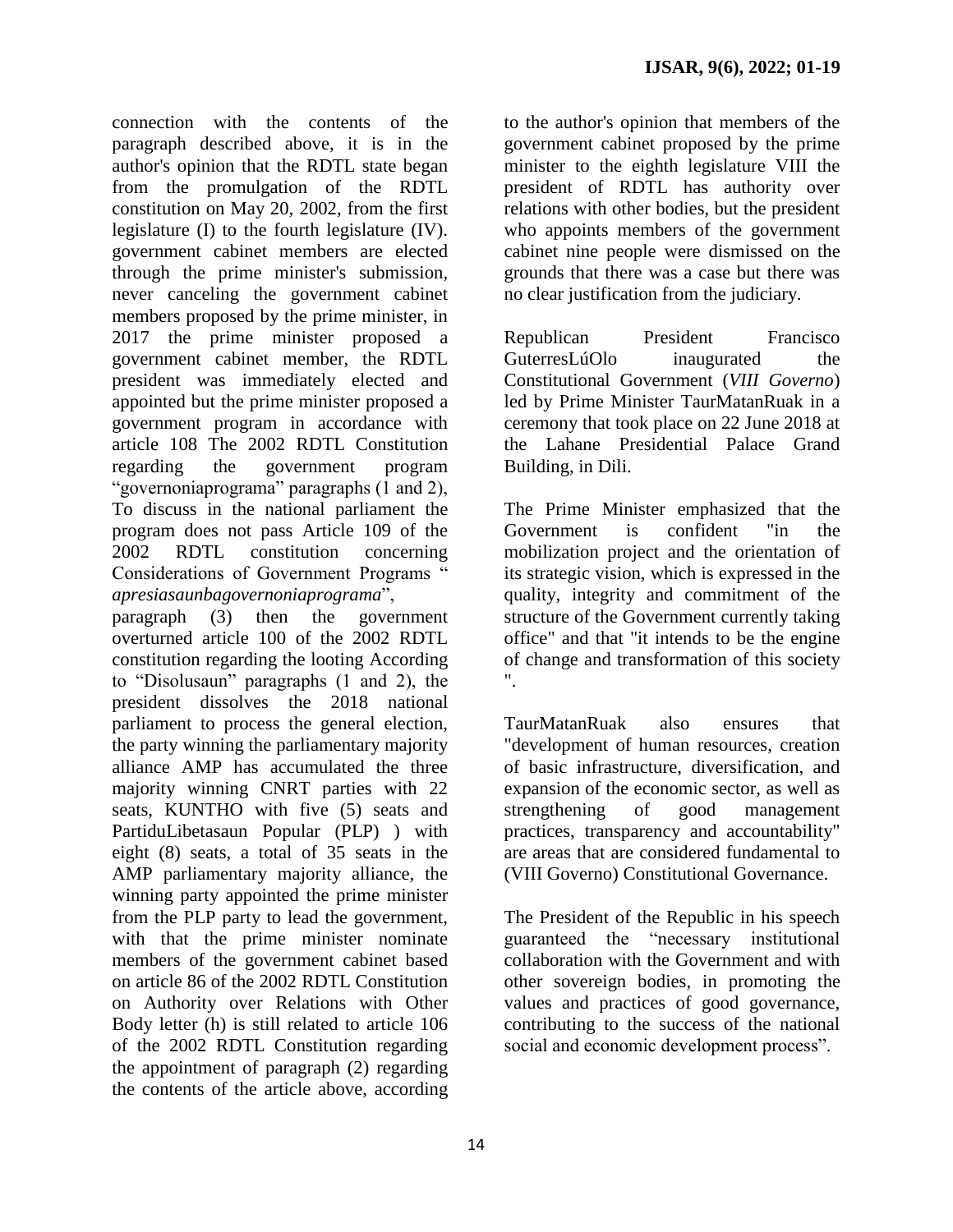According to the author's opinion, the president appoints and inaugurates based on the submission of the prime minister article 86 letter (h) and Article 106 paragraph 2, the presidential decree number 19 of 2018 article 1. To elect, appoint and inaugurate members of the government cabinet.

## **Relative Authority of the President of the Republic in enacting Decrees**

Starting from the provisions of the 2002 RDTL State Constitution, Article 85, Article 95, and Article 115, which show that there are overlapping arrangements of authority between state institutions relating to the President's authority, declaring the state in a state of emergency, standby or the state in a state of war.

This is very ironic if it is traced based on the position of the President as the Head of State, as it is regulated in Article 74 paragraph (1) and paragraph (2), the President as the head of state and the Supreme Commander of the Defense and Security forces and Article 85 letter (b) namely: "Exercise the authority which is the core of the functions as commander of the armed forces" and the provisions of Article 117 letter (d) Keep reporting to the President of the Republic on matters concerning the Government's policies at home and abroad; According to Carl Schmitt, the constitution is a joint decision or consensus about the nature and form of a political unit (*eineGesammtentscheidungüber Art und Form einerpoliticchenEinheit*), which was agreed upon by the nation.

This regulation of Article 85 letter (b) can be interpreted as directly giving absolute authority to the President to act as the Supreme Commander, which can be understood as the highest leadership position in the National Defense and Security Forces. However, this authority was hampered by

the regulation of Article 85 letter (g) "Declaring a state of war or a state of emergency, with the approval of the national parliament, after consulting the State Council, Government and the High Council for Defense and Security.". Such arrangement creates vague norms and conflicting norms between Article 74 paragraph (1) and paragraph (2) and Article 85 letter (b) with the provisions of Article 85 letter (g). Some literature found opinions about authority and authority. PrajudiAtmosudiro stated,

## **Authority to appoint, appoint, dismiss Government cabinet member**

The authority of the RDTL president's decision to appoint members of the government cabinet based on the 2002 RDTL constitution, article 86 paragraph (1) letter (h) To appoint,inaugurate and dismiss members of the Government on the proposalPrime Minister, based on no.2 Article 10 6; reads that other members of the Government are appointed by the President of the Republic at the suggestion of the Prime Minister, Presidential Decree (*Decrit*) number 19 of 2018 article 1 President of the Republic Francisco GuterresLúOlo inaugurate the Constitutional Government (*VIII ) Governo*) led by Prime Minister TaurMatanRuak during a ceremony which took place on 22 June 2018 at the Lahane Presidential Palace Building, in Dili Timor-Leste.

After the inauguration of members of the Government, Prime Minister TaurMatanRuak, in his speech stated that the Government (*VIIIGoverno*) embarked on its mission "at a decisive moment for the development, modernity, and progress of this relatively young democracy, in the fulfillment of the lofty goals of sustainable development and the grand national goal of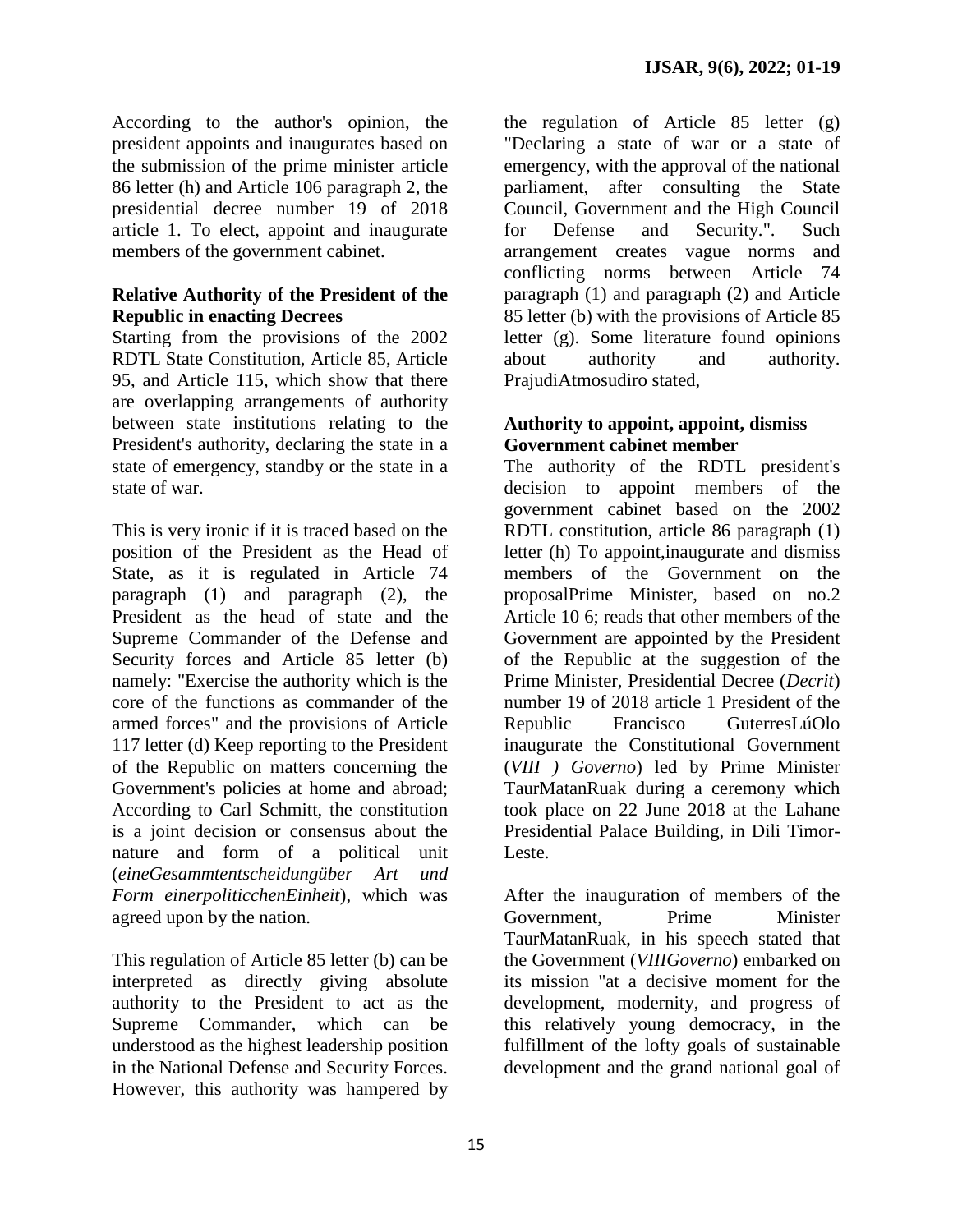transforming "Timor-Leste, into a Rich, Strong, and Safe Country".

The Prime Minister emphasized that the Government is confident "in the mobilization project and the orientation of its strategic vision, which is expressed in the quality, integrity, and commitment of the structure of the Government currently taking office" and that "it intends to be an engine of change and transformation of society."

The President of the Republic in his speech guaranteed the "necessary institutional collaboration with the Government and with other sovereign bodies, in promoting the values and practices of good governance, contributing to the success of the national social and economic development process".

Francisco GuterresLúOlo also congratulated "voters and all walks of life who through voting enabled the strengthening of democracy, peace, and stability, spreading the name of Timor-Leste in the region, in ASEAN, and around the world". The inauguration ceremony was attended by individuals from Timor-Leste and the international community, representatives from the diplomatic corps and nongovernmental organizations, among other distinguished guests. In the author's opinion, the president of RDTL has free authority to be elected by members of the government's cabinet to appoint and inaugurate based on the proposal of the prime minister through article 86 letter (h) the president is elected through article 106 paragraph (2), then a presidential decree (decree) appears number 19 of 2018 article 1.

Roihan A. Rasyid, Absolute power (absolute authority) means court power related to the type of case or type of court or court level. in contrast to the type of case or type of court or other levels of court, for example,

Religious Courts have power over marriage cases for those who are Muslims while those who are non-Muslims are under the jurisdiction of the General Court.

In the author's opinion, the legal source of the RDTL presidential decree on the appointment of government cabinet members, the source of the decision is the 2002 Timor-Leste Democratic Republic of Indonesia Constitution, hence the emergence of presidential decree number 19 of 2018 article 1. chapter II on presidential authority starting from article 85Authority is the exclusive authority of the President, Article 86 Authority over other bodies, article 87 Authority in international relations, article 88 Announcements and Vetoes except article 89 regarding Presidential Actions there is no internal authority which is clear in article 89.

## **The President's Right To Establish Decrees**

The President of RDTL has the right to make decrees/decisions based on the 2002 Constitution has given clear authority in chapter II which explains the authority and Title I General principles Article 62 Rights and exercise of political power reads that Political power belongs to the people and is exercised based on the Constitution RDTL 2002 Article 28 Right to self-defense paragraph (1) reads All citizens have the right not to obey and refuse illegal orders or orders that violate their rights, obligations, and guarantees. And paragraph (2) reads that every citizen is also guaranteed the right to self-defense under the law, Title II Rights, Freedoms and Personal Security Article 29 Right to life paragraph (1) reads that the right to human life cannot be contested. And paragraph (2) reads that the State recognizes and guarantees the right to life.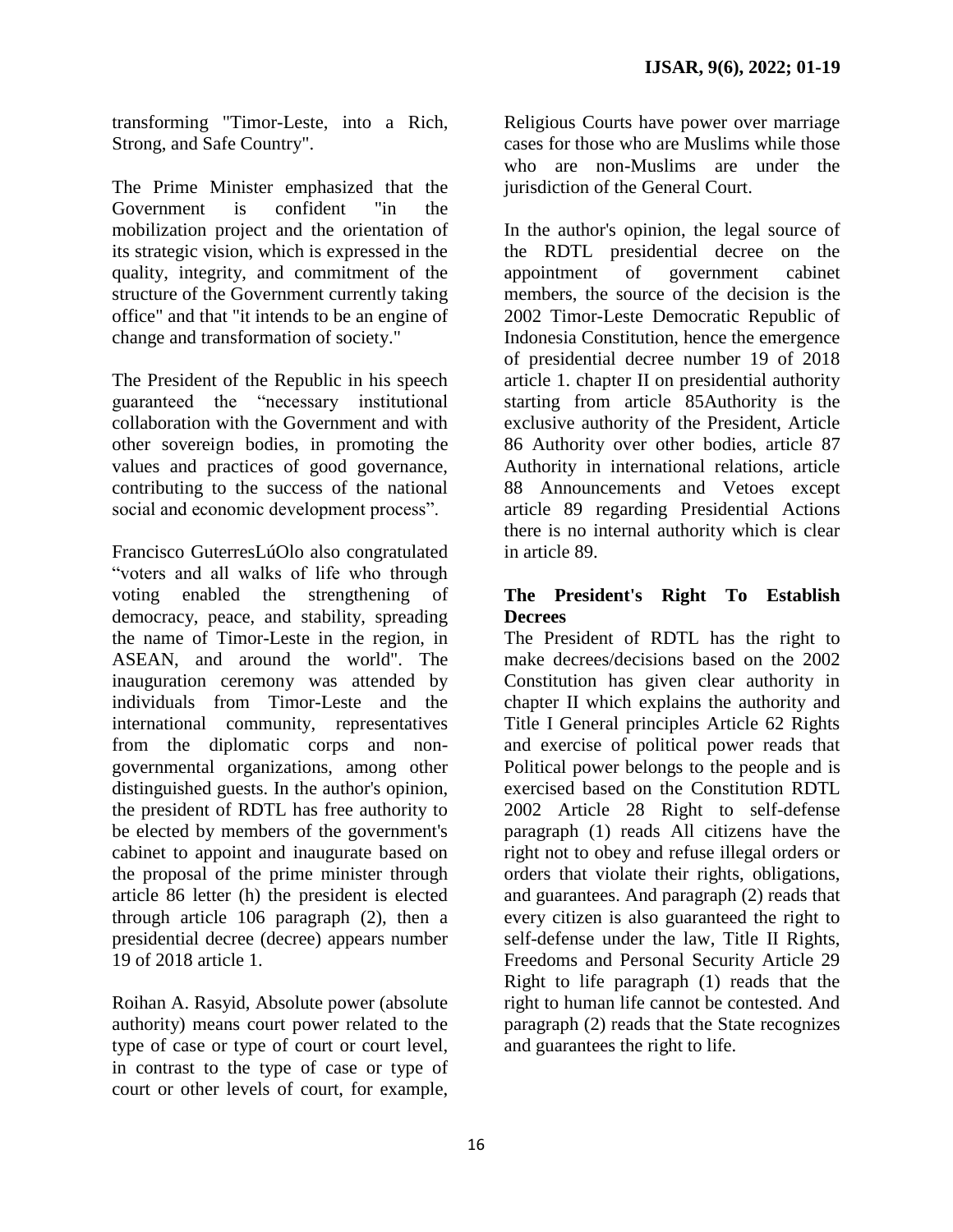## **The principle of imputation (responsibility and obligation) of the president to enact a decree**

The President of the Democratic Republic of Timor-Leste has a responsibility to all the people who live throughout the territory of RDTL, in a welfare state, it is the duty of the president of RDTL to live comfortably and peacefully.

## **The legal basis of absolute authority**

The 2002 RDTL Constitution In chapter II on the powers of article 85 (Authorities) the President of the Republic has the authority and responsibility exclusively for the letter (b) which reads that "Exercise the authority which is the core of the functions as Commander of the Armed Forces." Meanwhile, according to PhilpusHadjon, that authority can only be obtained in two ways, namely attribution or delegation.

The definition of attribution refers to the original authority based on the 2002 RDTL constitution article 85 which reads that the President of the Republic has exclusive authority and responsibility, article 86 reads regarding (Authority in Relations with Other Bodies) For his relationship with other bodies, the President of the Republic is responsible and authorized the provisions of the Law.

## **Types of Authority**

Authority can be distinguished according to its source, importance, territory, scope, and according to government affairs. Authority according to its source is divided into two types, namely:

- 1. Personal authority and
- 2. Official authority.

Personal authority, namely the authority that comes from intelligence, experience, values or norms, and the ability to lead. While the official authority is the official authority

received from the authority above it. In the author's opinion, that official authority is officially an experience in the future, it can provide an opportunity to be a personal authority

## **CLOSING**

#### **5.1. Conclusion**

Based on the results of the analysis of the problems above, the authors can provide the following conclusions:

- 1. The element of legal force in the decision of the President of the Republic based on the RDTL Constitution article 86 letter (h) reads that to appoint, inaugurate and dismiss members of the government at the suggestion of the prime minister, based on no 2 articles 106 the president has the power based on the RDTL Constitution article 106 paragraph (2) reads that other member of the government are appointed by the President of the Republic at the suggestion of the prime minister;
- 2. The legal basis for Presidential Decree No. 19 of 2018 Article 1 which states that elect, appoint and inaugurate, Article 2 states that this Decree shall come into force on June 22, 2018.self publish, President of the Republic,Francisco Guterres Lú OloSigned at the Nicolau Lobato Presidential Palace, Dili, on the 21st of June 2018.

The President of the Republic based on the 2002 Constitution Article 85 the president defends human rights, sociologically members of the government cabinet are important for society, and politics carried out by the government must be based on the 2002 RDTL Constitution.

#### **Suggestion**

From the results of this scientific paper, as the author explains the legal analysis of the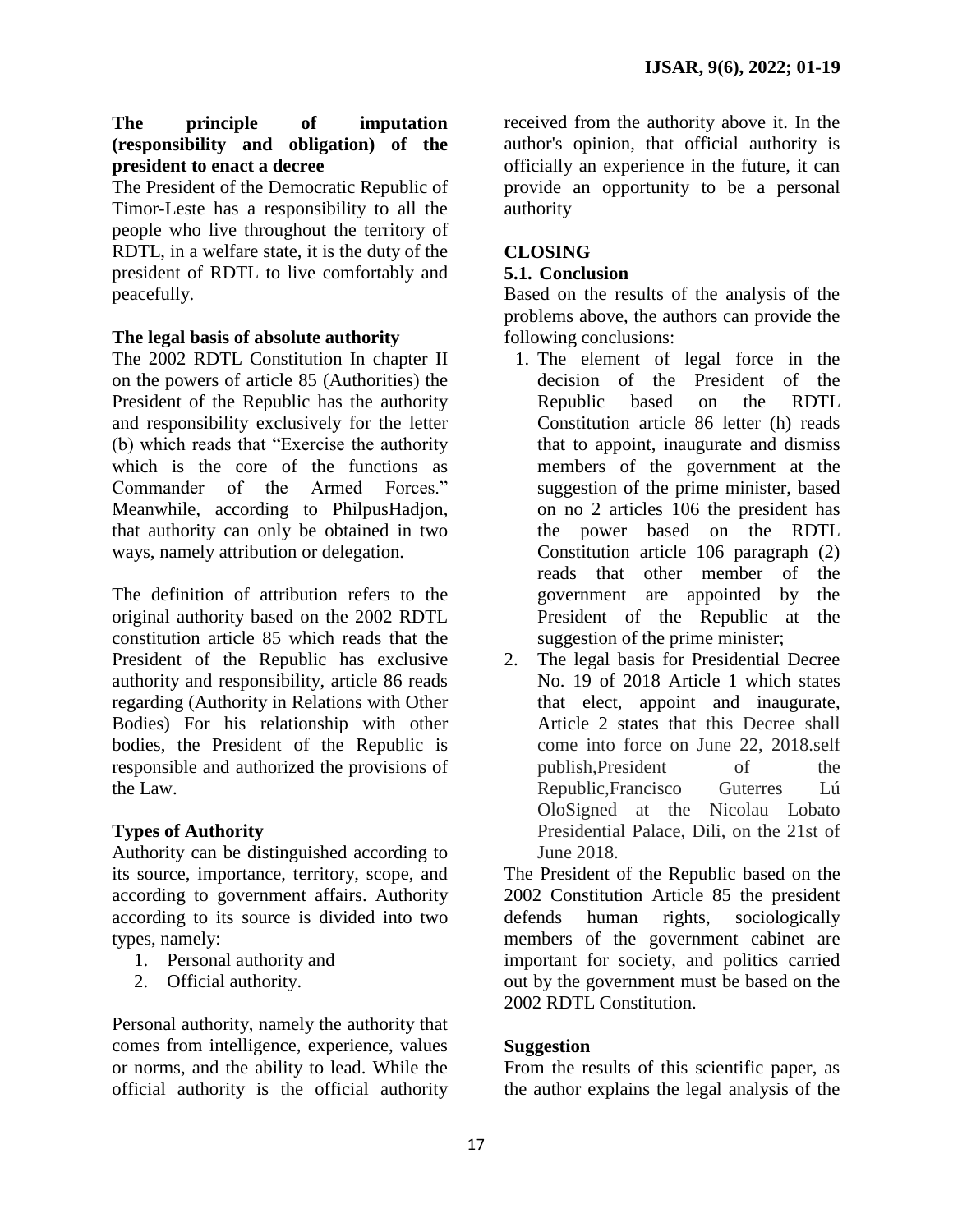presidential decree regarding the appointment and inauguration of government cabinet members following the provisions of the 2002 RDTL Constitution, members of the government cabinet who are elected, appointed, and inaugurated by the president are still presumed innocent (*todo o arguido se presume inocenteaté ácondenação judicial definitiva*) article 94 reads that Parliamentary immunity can be revoked according to the provisions of the national regiment :

- 1. To the Institution of the President of the State of RDTL which has the authority to elect, appoint and inaugurate members of the government's cabinet against the prime minister's proposal, as a vague norm the President of RDTL issued decree no. 19 of 2018 based on the 2002 RDTL Constitution.
- 2. Suggest to government agencies and the National Parliament to revise article 106 of the presidential decree, which is considered a vague norm because it is used to vote to be appointed and inaugurated.

## **BIBLIOGRAPHY**

#### **I. BOOKS**

- FajlurrahmanJurdi,Legal Logic *,* First Edition, Cet.1, Jakarta, 2011.
- Peter Mahmud Marzuki,2009 research on the dating law of Jakarta media group.
- SoerjonoSoekanto, and Sri Mamudji,Normative Legal Research, 8th Edition, PT. Raja GrafindoPersada, Jakarta, 2004.
- Philipus M. Hadjon, 1997/1998 Administrative Law Arrangement, Concerning Authority, Faculty of Law Unair, Surabaya.

Imam Syaukani and A. AhsinThohari,2011, Fundamentals of Legal Politics,

publisher PT. Rajawali Press, Jakarta.

- AsshiddiqieJimly, 2009, Introduction to Constitutional Law, publisher PT. Raja
- GrafindoPersada, Jakarta.
- S. PrajudiAtmosudirdjo,State Administrative Law, Literature Hall, cet. To-

10, Revised Edition, Jakarta.

| H. | Rachmat | and |
|----|---------|-----|
|    |         |     |

- DadangGunawan,Introduction to
- Government Science. *op. cit.* page
- 74, See Also, Reinaldo Francisco Luis, 2018, Idea Formation

Constitutional Court.*op. cit.*

- MohKusnardi and HarmailyIbrahim ,Introduction to Indonesian Constitutional Law.
- AVDiceyA theory of the state of law koentjaraningrat community research methods, Gramedia Main library.
- SF. Marbun,State Administrative Court and Administrative Efforts in Indonesia, Liberty, Yogyakarta, 1997.
- JH Rapar, Plato's Political Philosophy,(Jakarta: Rajawali Press, 2019)
- Roihan A. Rasyid, Procedural Law of Religious Courts, (Jakarta: RajawaliPers, 2013).

## **II. LAWS AND REGULATIONS UNTAET No. 2 years 2001**

Article 1 paragraph 1 of the 2002 RDTL constitution

Initially, this was only contained in the explanation of the constitution of the Democratic Republic of Timor Leste in 1975. After the 1975 constitution was amended in 2002, this was explicitly regulated in the body, namely in article 154 paragraph (1) of the 2002 constitution. Presidential Decree no. 19 years 2018.

## **III. SCIENTIFIC WORK**

Guido GonçalvesMoniz , Dissertation, study program in law at Udayana University Denpasar.